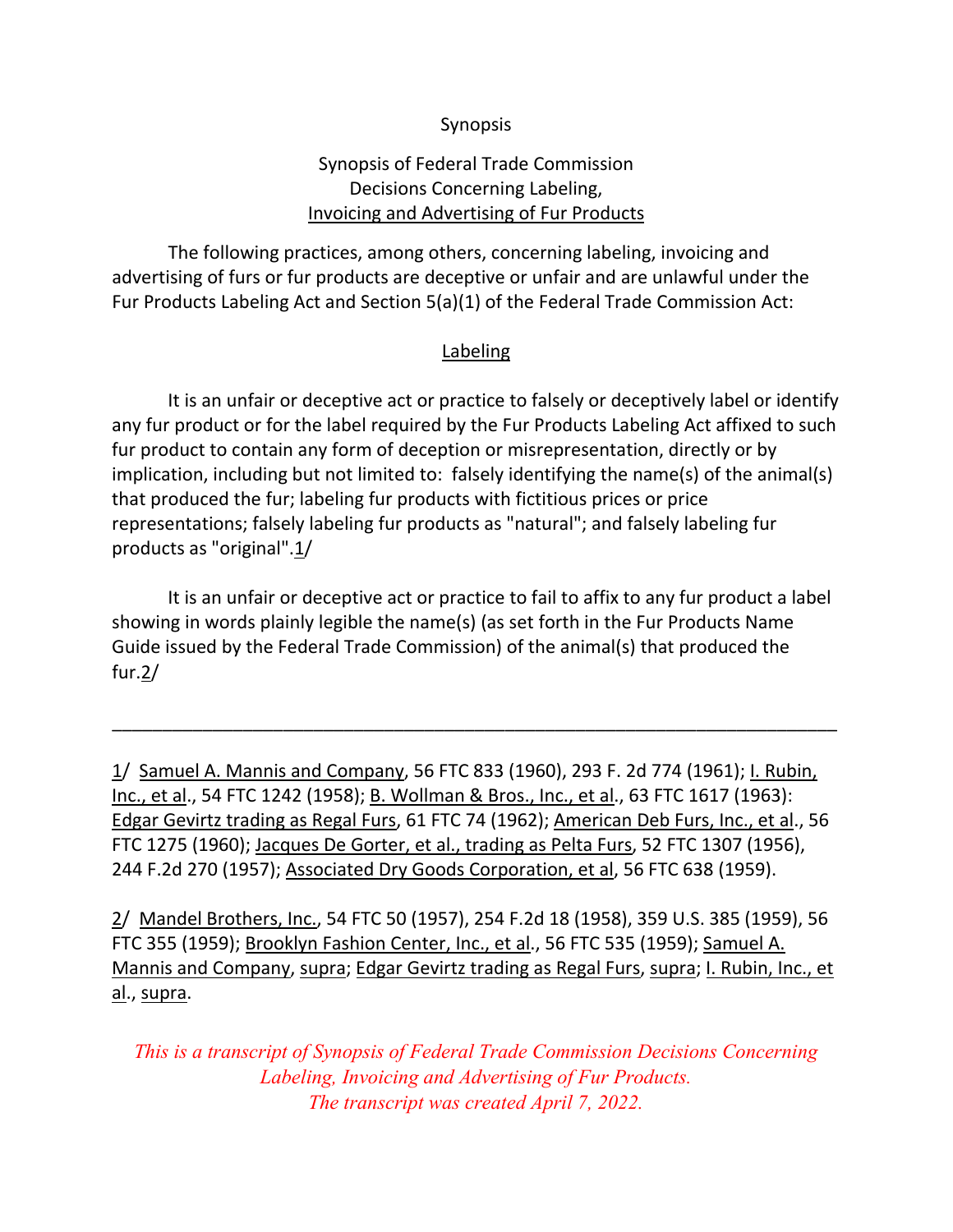It is an unfair or deceptive act or practice to fail to affix to any fur product a label showing in words plainly legible that the fur product contains or is composed of used or second-hand used fur, when that is the fact.3/

It is an unfair or deceptive act or practice to fail to affix to any fur product a label showing in words plainly legible that the fur product contains bleached, dyed or otherwise artificially colored fur, when that is the fact.4/

It is an unfair or deceptive act or practice to fail to affix to any fur product a label showing in words plainly legible that the fur product is composed in whole or in substantial part of paws, tails, bellies, or waste fur, when that is the fact.5/

It is an unfair or deceptive act or practice to fail to affix to any fur product a label showing in words plainly legible the name, or other identification issued and registered by the Commission, of one or more of the persons who manufacture such product for introduction into commerce, introduce it into commerce, advertise, offer it for sale, sell, transport or distribute it in commerce.6/

It is an unfair or deceptive act or practice to fail to affix to any fur product a label showing in words plainly legible the name of the country of origin of any imported furs used in the fur product.7/

\_\_\_\_\_\_\_\_\_\_\_\_\_\_\_\_\_\_\_\_\_\_\_\_\_\_\_\_\_\_\_\_\_\_\_\_\_\_\_\_\_\_\_\_\_\_\_\_\_\_\_\_\_\_\_\_\_\_\_\_\_\_\_\_\_\_\_\_\_\_\_\_

3/ Kitty Lefin trading as Kitty Lefin Fur House, 56 FTC 1189 (1960).

4/ Mandel Brothers, Inc., supra; I. Rubin, Inc. et al., supra; B. Wollman & Bros., Inc., et al., supra.

5/ Hoving Corporation, 57 FTC 690 (1960), 290 F. 2d 803 (1961).

6/ Samuel A. Mannis and Company, supra; Edgar Gevirtz trading as Regal Furs, supra; American Deb Furs, Inc., et al., supra; Kitty Lefin trading as Kitty Lefin Fur House, supra.

7/ Mandel Brothers, Inc., supra; Brooklyn Fashion Center, Inc., et al., supra; I. Rubin, Inc., et al., supra; Kitty Lefin trading as Kitty Lefin Fur House, supra.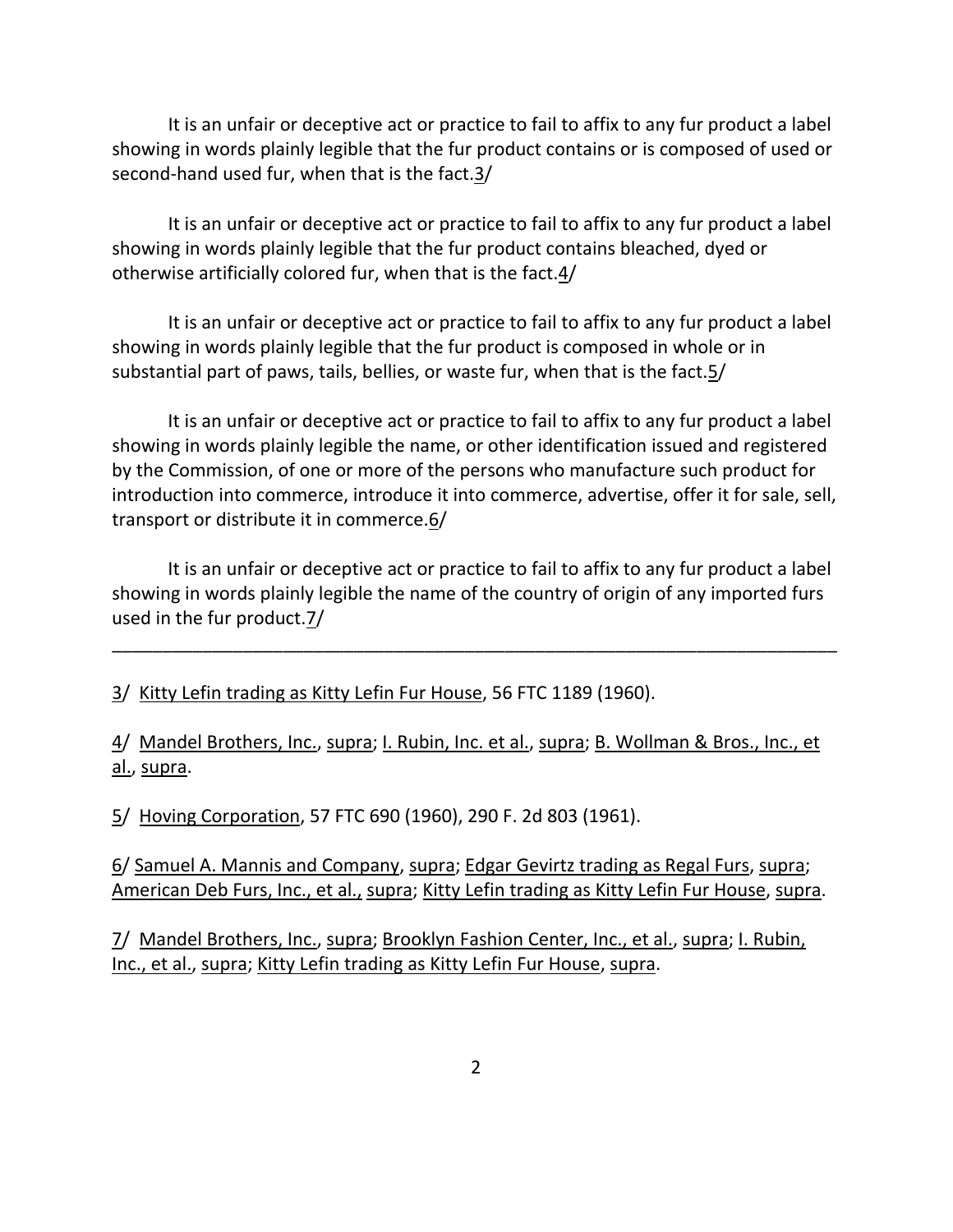It is an unfair or deceptive act or practice to set forth on a label affixed to a fur product the name(s) of any animal(s) other than the name(s) provided for in the Fur Products Name Guide issued by the Federal Trade Commission.8/

It is an unfair or deceptive act or practice to fail to set forth the information required by the Fur Products Labeling Act and the rules and regulations promulgated thereunder on one side of a label affixed to a fur product, or to mingle required information with non‐required information.9/

It is an unfair or deceptive act or practice for the information required on a label by the Fur Products Labeling Act and the rules and regulations promulgated thereunder to be set forth in handwriting, by the use of abbreviations or ditto marks, and to fail to set forth such required information in the sequence required by Rule 30 of said rules and [regulations.10/](https://regulations.10)

8/ Brooklyn Fashion Center, Inc., et al., supra; Jacques De Gorter, et al., trading as Pelta Furs, supra.

\_\_\_\_\_\_\_\_\_\_\_\_\_\_\_\_\_\_\_\_\_\_\_\_\_\_\_\_\_\_\_\_\_\_\_\_\_\_\_\_\_\_\_\_\_\_\_\_\_\_\_\_\_\_\_\_\_\_\_\_\_\_\_\_\_\_\_\_\_\_\_\_

9/ Ben Cohen trading as Benton Furs, 54 FTC 203 (1957); Brooklyn Fashion Center, Inc., et al., supra; Associated Dry Goods Corporation, et al., supra; Samuel A. Mannis and Company, supra; Harry Graff & Son, Inc., et al., 56 FTC 92 (1959); Maurice Ball trading as Maurice Ball Furs, 54 FTC 436 (1957); Edgar Gevirtz trading as Regal Furs, supra; The Higbee Company, 55 FTC 1921 (1959); I. Rubin, Inc. et al., supra; American Deb Furs, Inc., et al., supra; Jacques De Gorter, et al., trading as Pelta Furs, supra; Hoving Corporation, supra.

10/ Samuel A. Mannis and Company, supra; B. Wollman & Bros., Inc., supra; Mandel Brothers, Inc., supra; The Higbee Company, supra; Ben Cohen trading as Benton Furs, supra; I. Rubin, Inc., et al., supra; Edgar Gevirtz trading as Regal Furs, supra; Maurice Ball trading as Maurice Ball Furs, supra; Jacques De Gorter, et al., trading as Pelta Furs, supra; Kitty Lefin trading as Kitty Lefin Fur House, supra; Associated Dry Goods Corporation, et al., supra; Brooklyn Fashion Center, Inc., et al., supra.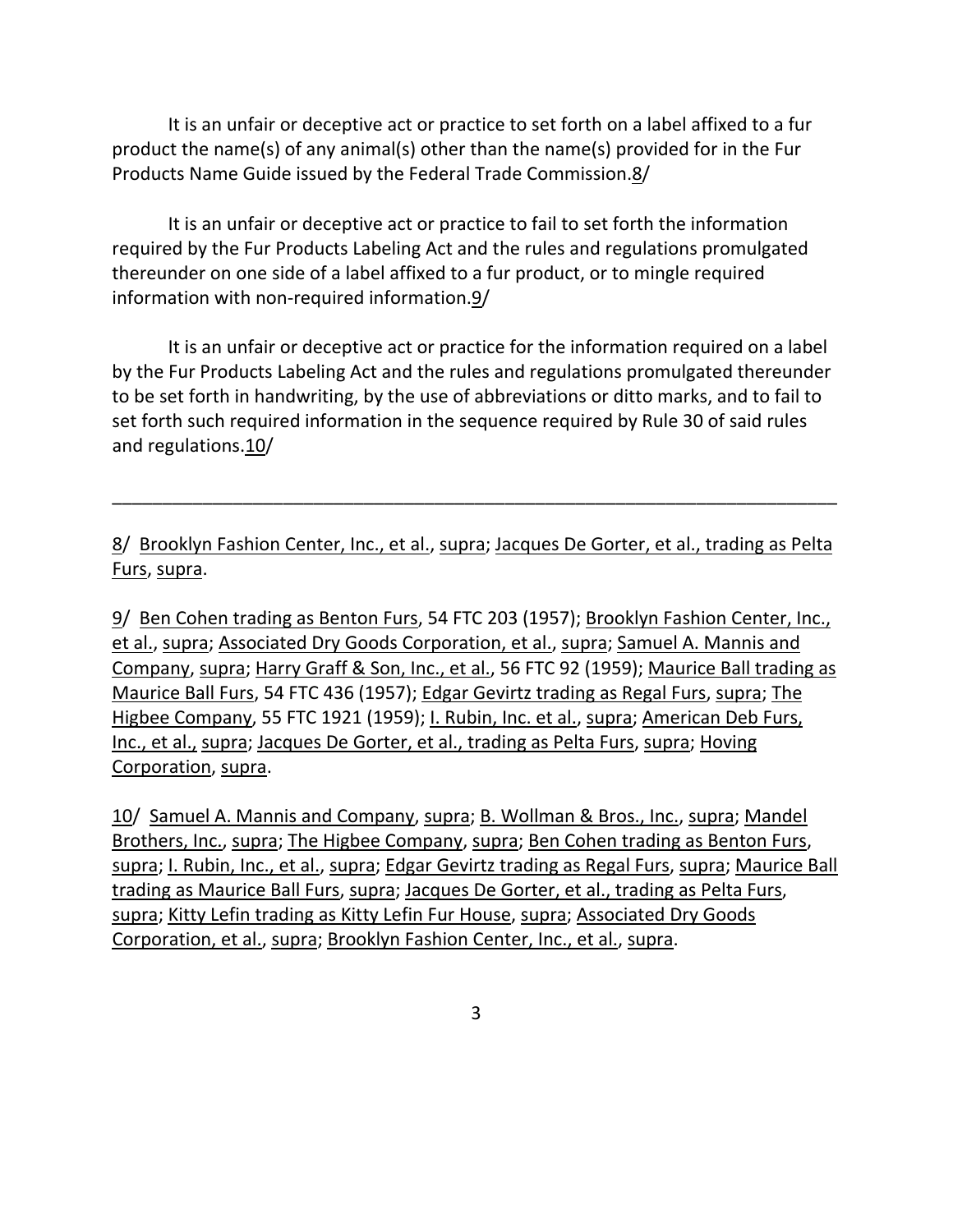It is an unfair or deceptive act or practice to fail to assign an item number or mark to fur product(s) and to fail to place said item number or mark on the label(s) affixed to such fur product(s) in the manner prescribed by rule 40 of the rules and regulations promulgated under the Fur Products Labeling Act.11/

It is an unfair or deceptive act or practice to remove or mutilate, or to cause or participate in the removal or mutilation of, prior to the time any fur product is sold and delivered to the ultimate consumer, any label required by the Fur Products Labeling Act to be affixed to such fur product. $12/$ 

## Invoicing

It is an unfair or deceptive act or practice to fail to invoice any fur or fur product so as to show the name(s) as set forth in the Fur Products Name Guide issued by the Federal Trade Commission of the animal(s) that produced the fur.13/

It is an unfair or deceptive act or practice to fail to invoice any fur product to show that the fur product contains or is composed of bleached, dyed, or otherwise artificially colored fur, when that is the fact.14/

## 11/ Ben Cohen trading as Benton Furs, supra.

12/ Maurice Ball trading as Maurice Ball Furs, supra; Kitty Lefin trading as Kitty Lefin Fur House, supra.

\_\_\_\_\_\_\_\_\_\_\_\_\_\_\_\_\_\_\_\_\_\_\_\_\_\_\_\_\_\_\_\_\_\_\_\_\_\_\_\_\_\_\_\_\_\_\_\_\_\_\_\_\_\_\_\_\_\_\_\_\_\_\_\_\_\_\_\_\_\_\_\_

13/ Mandel Brothers, Inc., supra; Edgar Gevirtz trading as Regal Furs, supra; I. Rubin, Inc., et al., supra; The Higbee Company, supra.

14/ Mandel Brothers, Inc., supra; Hoving Corporation, supra; Maurice Ball trading as Maurice Ball Furs, supra; Edgar Gevirtz trading as Regal Furs, supra; I. Rubin, Inc., et al., supra; B. Wollman & Bros., Inc., et al., supra; American Deb Furs, Inc., et al., supra.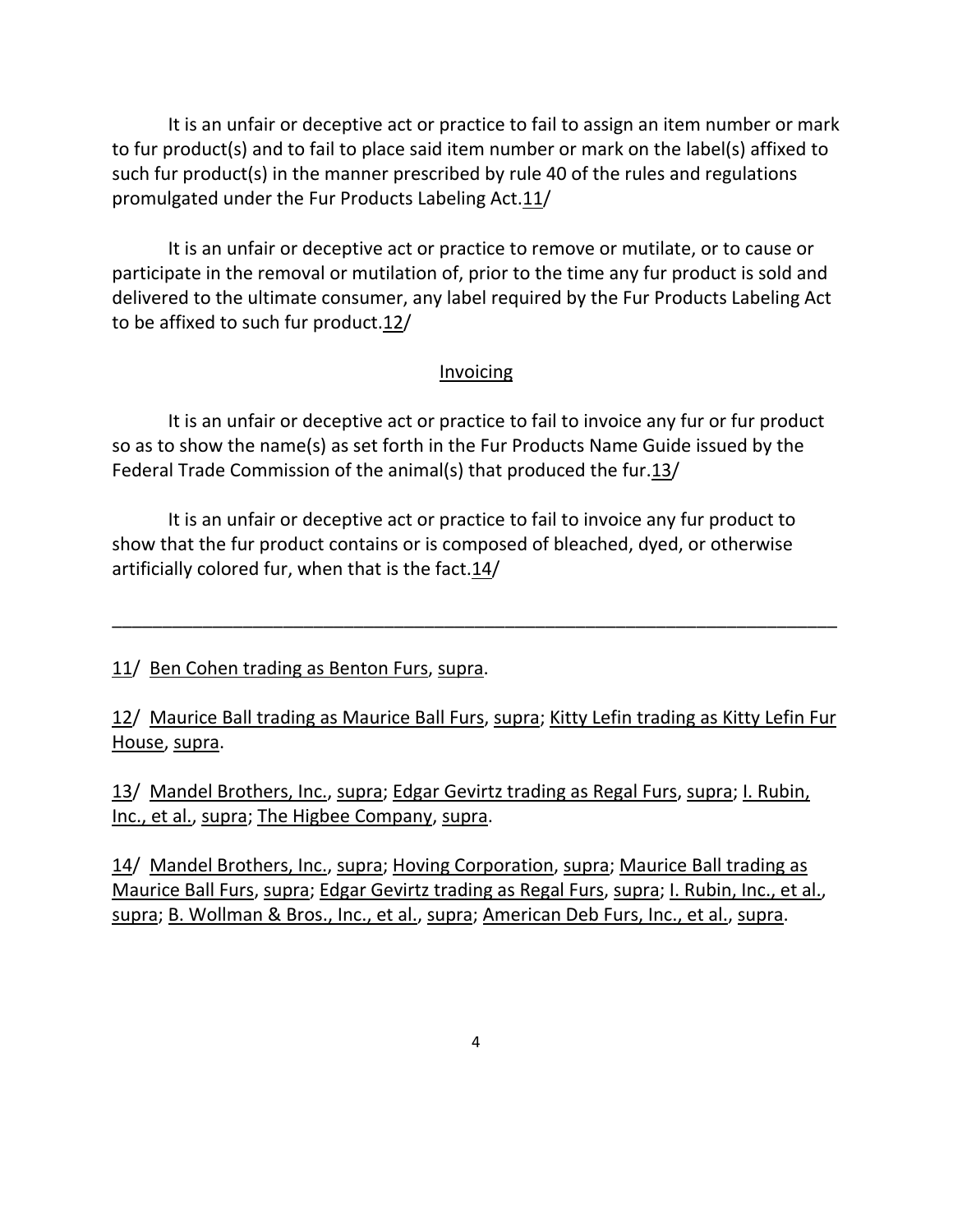It is an unfair or deceptive act or practice to fail to invoice any fur product to show that the fur product is composed in whole or in substantial part of paws, tails, bellies, or waste fur, when that is the fact. 15/

It is an unfair or deceptive act or practice to fail to invoice any fur or fur product to show the name and address of the person or firm issuing such [invoice.16](https://invoice.16)/

It is an unfair or deceptive act or practice to fail to invoice any fur or fur product to show the name of the country of origin of imported furs or those contained in a fur [product.17](https://product.17)/

It is an unfair or deceptive act or practice for the invoice relating to any fur or fur product to contain the name(s) of any animal(s) other than the name(s) specified in the Fur Products Name Guide issued by the Federal Trade [Commission.18/](https://Commission.18)

It is an unfair or deceptive act or practice for the invoice relating to any fur or fur product to contain any form of misrepresentation or deception, directly or by implication, with respect to such fur or fur product, including but not limited to: invoicing furs or fur products with fictitious prices or fictitious price representations; and invoicing furs

\_\_\_\_\_\_\_\_\_\_\_\_\_\_\_\_\_\_\_\_\_\_\_\_\_\_\_\_\_\_\_\_\_\_\_\_\_\_\_\_\_\_\_\_\_\_\_\_\_\_\_\_\_\_\_\_\_\_\_\_\_\_\_\_\_\_\_\_\_\_\_\_

15/ Hoving Corporation, supra; Maurice Ball trading as Maurice Ball Furs, supra.

16/ Mandel Brothers, Inc., supra.

17/ Rudolph Mendiola trading as Wholesale Fur House, 56 FTC 1265 (1960); Maurice Ball trading as Maurice Ball Furs, supra; I. Rubin, Inc., et al., supra; American Deb Furs, Inc., et al., supra; Leviant Brothers, Inc., et al., 56 FTC 120 (1959); Kitty Lefin trading as Kitty Lefin Fur House, supra.

18/ Edgar Gevirtz trading as Regal Furs, supra; American Deb Furs, Inc., et al., supra; Ben Cohen trading as Benton Furs, supra; Jacques De Gorter, et al., trading as Pelta Furs, supra.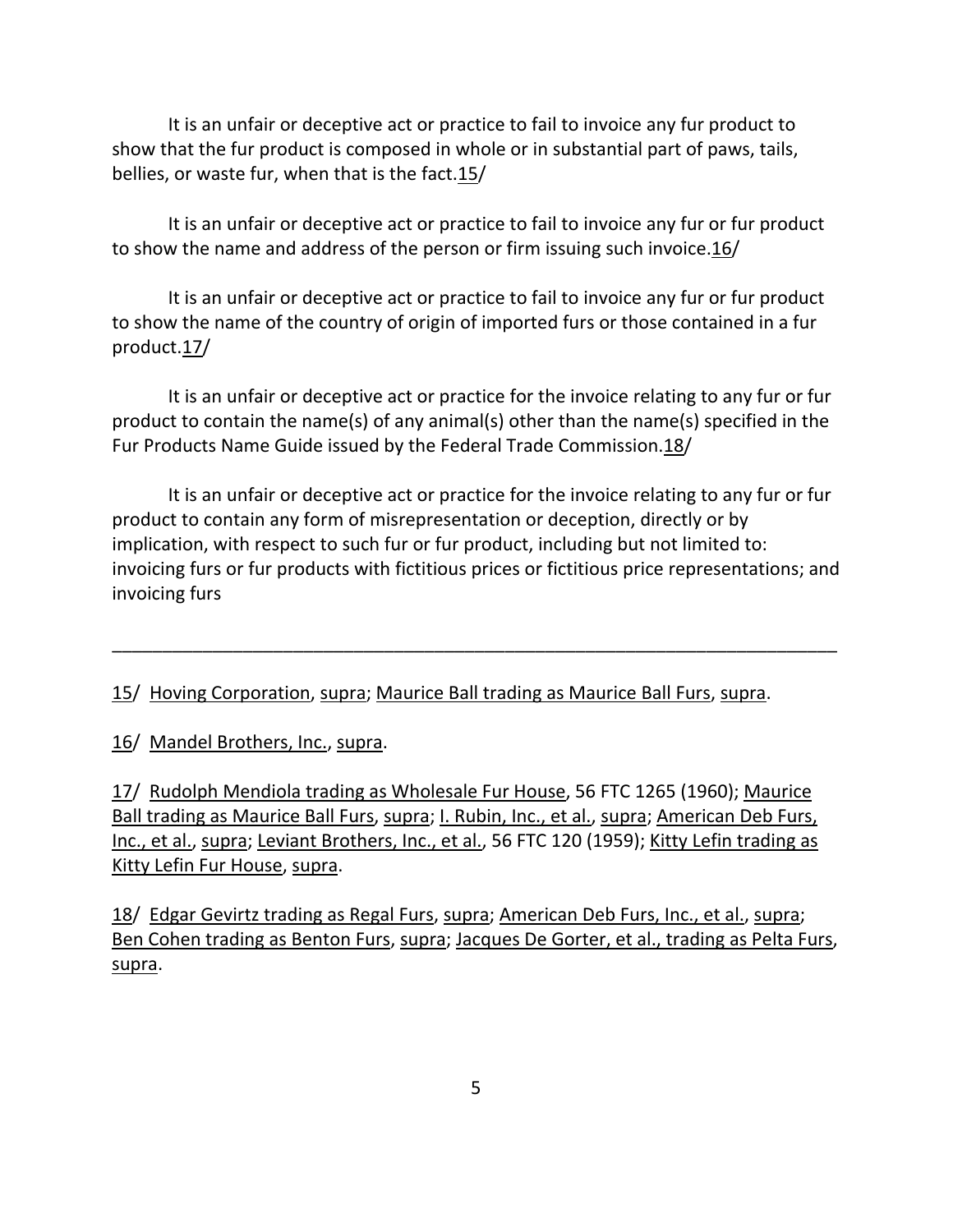or fur products so as to show that such furs or fur products are "natural" when that is not the fact.19/

It is an unfair or deceptive act or practice to set forth on an invoice the information required by the Fur Products Labeling Act and the rules and regulations promulgated thereunder by the use of [abbreviations.20](https://abbreviations.20)/

It is an unfair or deceptive act or practice to fail to assign an item number or mark to fur product(s) and to fail to disclose said item number or mark on invoices relating to such fur product(s) in the manner prescribed by rule 40 of the rules and regulations promulgated under the Fur Products Labeling Act.21/

#### Advertising

It is an unfair or deceptive act or practice for any advertisement, invoice, representation, public announcement or notice which is intended to aid, promote, or assist directly or indirectly in the sale or offering for sale of a fur or fur product to fail to show the name(s) (as set forth in the Fur Products Name Guide issued by the Federal Trade Commission) of the animal(s) that produced the fur.22/

19/ Harry Graff & Son, Inc., et al., supra; Irving C. Katz Co., Inc., et al., 56 FTC 103 (1959); Kolomer Bros., Inc., et al., 56 FTC 113 (1959); B. Wollman & Bros., Inc., et al., supra; American Deb Furs, Inc., et al., supra; Leviant Brothers, Inc., et al., supra.

\_\_\_\_\_\_\_\_\_\_\_\_\_\_\_\_\_\_\_\_\_\_\_\_\_\_\_\_\_\_\_\_\_\_\_\_\_\_\_\_\_\_\_\_\_\_\_\_\_\_\_\_\_\_\_\_\_\_\_\_\_\_\_\_\_\_\_\_\_\_\_\_

20/ I. Rubin, Inc., et al., supra; B. Wollman & Bros., Inc., et al., supra; Edgar Gevirtz trading as Regal Furs, supra; The Higbee Company, supra; Ben Cohen trading as Benton Furs, supra; American Deb Furs, Inc., et al., supra; Jacques De Gorter, et al., trading as Pelta Furs, supra.

21/ I. Rubin, Inc., et al., supra; Jacques De Gorter, et al., trading as Pelta Furs, supra.

22/ Brooklyn Fashion Center, Inc., et al., supra; Hoving Corporation, supra; Edgar Gevirtz trading as Regal Furs, supra; The Higbee Company, supra; I. Rubin, Inc., et al., supra; The Higbee Company, supra; I. Rubin, Inc., et al., supra; B. Wollman & Bros., Inc., et al., supra; Kitty Lefin trading as Kitty Lefin Fur House, supra; Jacques De Gorter, et al., trading as Pelta Furs, supra.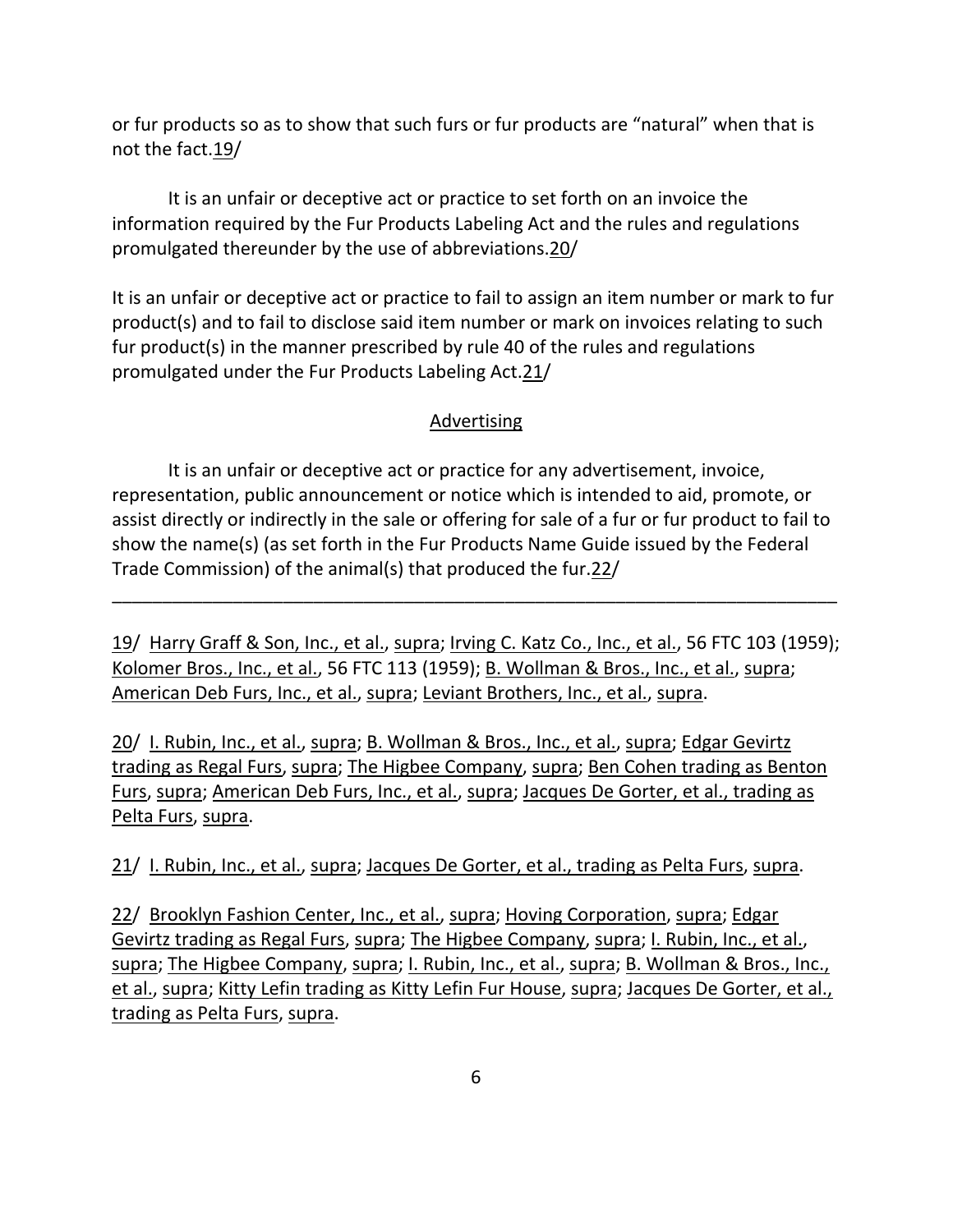It is an unfair or deceptive act or practice for any advertisement, invoice, representation, public announcement or notice, which is intended to aid, promote, or assist directly or indirectly in the sale or offering for sale any fur product to fail to show that the fur product contains used or second-hand used fur, when that is the fact.23/

It is an unfair or deceptive act or practice for any advertisement, invoice, representation, public announcement or notice which is intended to aid, promote, or assist directly or indirectly in the sale or offering for sale of any fur product to fail to show that the fur product is bleached, dyed, or otherwise artificially colored fur, when that is the fact.24/

It is an unfair or deceptive act or practice for any advertisement, invoice, representation, public announcement or notice which is intended to aid, promote, or assist directly or indirectly in the sale or offering for sale of a fur product to fail to show that the fur product is composed in whole or in substantial part of paws, tails, bellies or waste, when that is the fact.25/

It is an unfair or deceptive act or practice for any advertisement, invoice, representation, public announcement, or invoice which is intended to aid, promote, or assist directly or indirectly in the sale or offering for sale of a fur

23/ Samuel A. Mannis and Company, supra; Kitty Lefin trading as Kitty Lefin Fur House, supra.

\_\_\_\_\_\_\_\_\_\_\_\_\_\_\_\_\_\_\_\_\_\_\_\_\_\_\_\_\_\_\_\_\_\_\_\_\_\_\_\_\_\_\_\_\_\_\_\_\_\_\_\_\_\_\_\_\_\_\_\_\_\_\_\_\_\_\_\_\_\_\_\_

24/ Brooklyn Fashion Center, Inc., et al., supra; Hoving Corporation, supra; The Higbee Company, supra; I. Rubin, Inc., et al., supra; B. Wollman & Bros., Inc., et al., supra; Jacques De Gorter, et al., trading as Pelta Furs, supra; Kitty Lefin trading as Kitty Lefin Fur House, supra.

25/ Hoving Corporation, supra.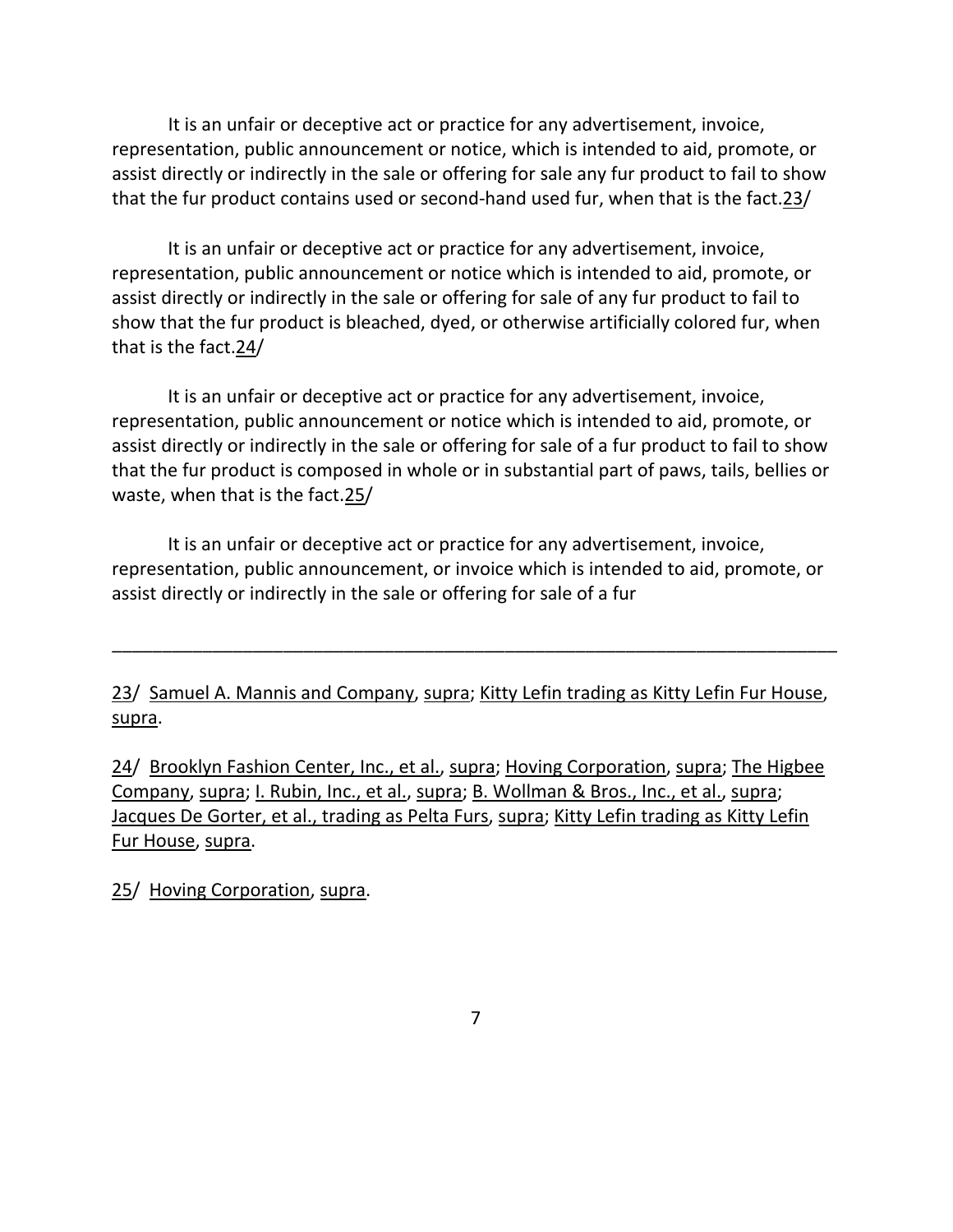product to contain the name(s) of any animal(s) other than the name (s) specified in the Fur Products Name Guide issued by the Federal Trade [Commission.26/](https://Commission.26)

It is an unfair or deceptive act or practice for any advertisement, invoice, representation, public announcement, or notice which is intended to aid, promote, or assist directly or indirectly in the sale or offering for sale of a fur product to contain any form of misrepresentation or deception, directly or by implication, with respect to such fur product, including but not limited to: using the word "original" to describe a fur product as being exclusively designed when that is not the fact; advertising fur products with fictitious prices or fictitious price representations; representing that fur products offered for sale are those of a manufacturer and jobber willing to sacrifice his stock for immediate cash when that is not the fact; using the word "guaranteed" in an advertisement without disclosing the nature and extent of the guarantee; and representing in advertising that there are thousands of furs to choose from when that is not the fact.27/

It is an unfair or deceptive act or practice to falsely advertise a fur or fur product as being offered for sale at the wholesale price or at manufacturers' cost or less, or to advertise a fur or fur product at prices purported to be reduced from what are in fact fictitious prices or at a purported

26/ Brooklyn Fashion Center, Inc., et al., supra; Hoving Corporation, supra; Maurice Ball trading as Maurice Ball Furs, supra; Edgar Gevirtz trading as Regal Furs, supra; The Higbee Company, supra; B. Wollman & Bros., Inc., et al., supra; Jacques De Gorter, et al., trading as Pelta Furs, supra.

\_\_\_\_\_\_\_\_\_\_\_\_\_\_\_\_\_\_\_\_\_\_\_\_\_\_\_\_\_\_\_\_\_\_\_\_\_\_\_\_\_\_\_\_\_\_\_\_\_\_\_\_\_\_\_\_\_\_\_\_\_\_\_\_\_\_\_\_\_\_\_\_

27/ Samuel A. Mannis and Company, supra; Maurice Ball trading as Maurice Ball Furs, supra; Edgar Gevirtz trading as Regal Furs, supra; Irving C. Katz Co., Inc., et al., supra; Kolomer Bros., Inc., et al., supra; B. Wollman & Bros., Inc., et al., supra; Harry Graff & Son, Inc., et al., supra; Jacques De Gorter, et al., trading as Pelta Furs, supra; Leviant Brothers, Inc., et al., supra.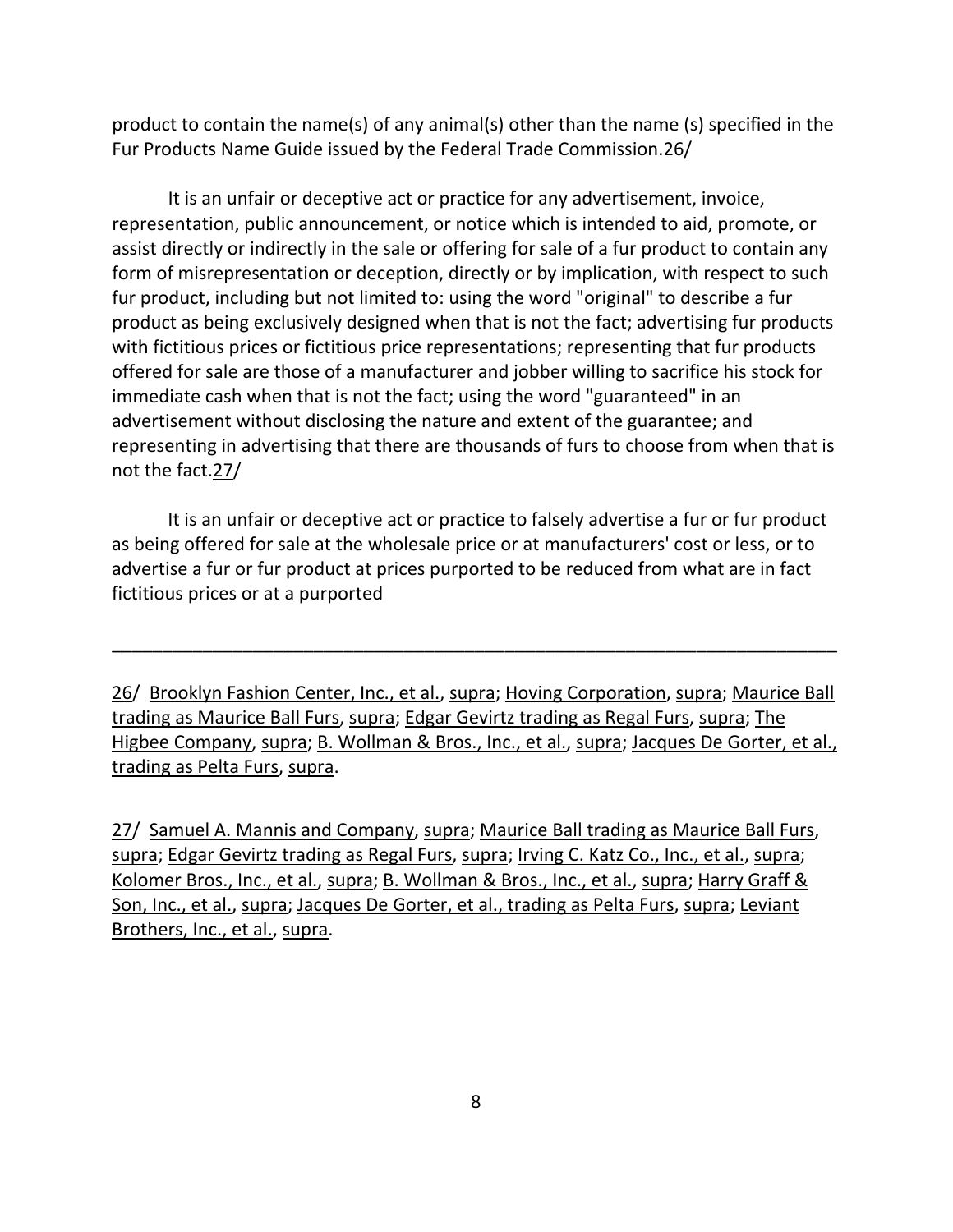reduction in price when such purported reduction is in fact [fictitious.28/](https://fictitious.28)

It is an unfair or deceptive act or practice to advertise a fur product with comparative prices and percentage savings claims (except on the basis of current market values) unless the time during which the fur product was offered for sale at such compared price is [disclosed.29/](https://disclosed.29)

It is an unfair or deceptive act or practice to make pricing claims or representations in advertising of the types described in rule 44, §§(a), (b), (c) and (d) of the rules and regulations promulgated under the Fur Products Labeling Act without maintaining full and adequate records disclosing the facts upon which such claims or representations are [based.30/](https://based.30)

It is an unfair or deceptive act or practice for any advertisement, invoice, representation, public announcement or notice which is intended to aid, promote, or assist directly or indirectly in the sale or offering for sale of any fur product to fail to show the name of the country of origin of any imported furs contained in such fur [product.31](https://product.31)/

\_\_\_\_\_\_\_\_\_\_\_\_\_\_\_\_\_\_\_\_\_\_\_\_\_\_\_\_\_\_\_\_\_\_\_\_\_\_\_\_\_\_\_\_\_\_\_\_\_\_\_\_\_\_\_\_\_\_\_\_\_\_\_\_\_\_\_\_\_\_\_

28/ Mandel Brothers, Inc., supra; Samuel A. Mannis and Company, supra; Maurice Ball trading as Maurice Ball Furs, supra; Irving C. Katz Co., Inc., et al., supra; I. Rubin, Inc., et al., supra; B. Wollman & Bros., Inc., et al., supra; Edgar Gevirtz trading as Regal Furs, supra; Ben Cohen trading as Benton Furs, supra; Kolomer Bros., Inc., et al., supra; Leviant Brothers, Inc., et al., supra; Jacques De Gorter, et al., trading as Pelta Furs, supra.

29/ Associated Dry Goods Corporation, et al., supra; Jacques De Gorter, et al., trading as Pelta Furs, supra.

30/ Mandel Brothers, Inc., supra; Samuel A. Mannis and Company, supra; I. Rubin, Inc., et al., supra; B. Wollman & Bros., Inc., et al., supra; Edgar Gevirtz trading as Regal Furs, supra; Leviant Brothers, Inc., et al., supra; Jacques De Gorter, et al., trading as Pelta Furs, supra.

31/ Brooklyn Fashion Center, Inc., et al., supra; Hoving Corporation, supra; B. Wollman & Bros., Inc., et al., supra; Jacques De Gorter, et al., trading as Pelta Furs, supra.